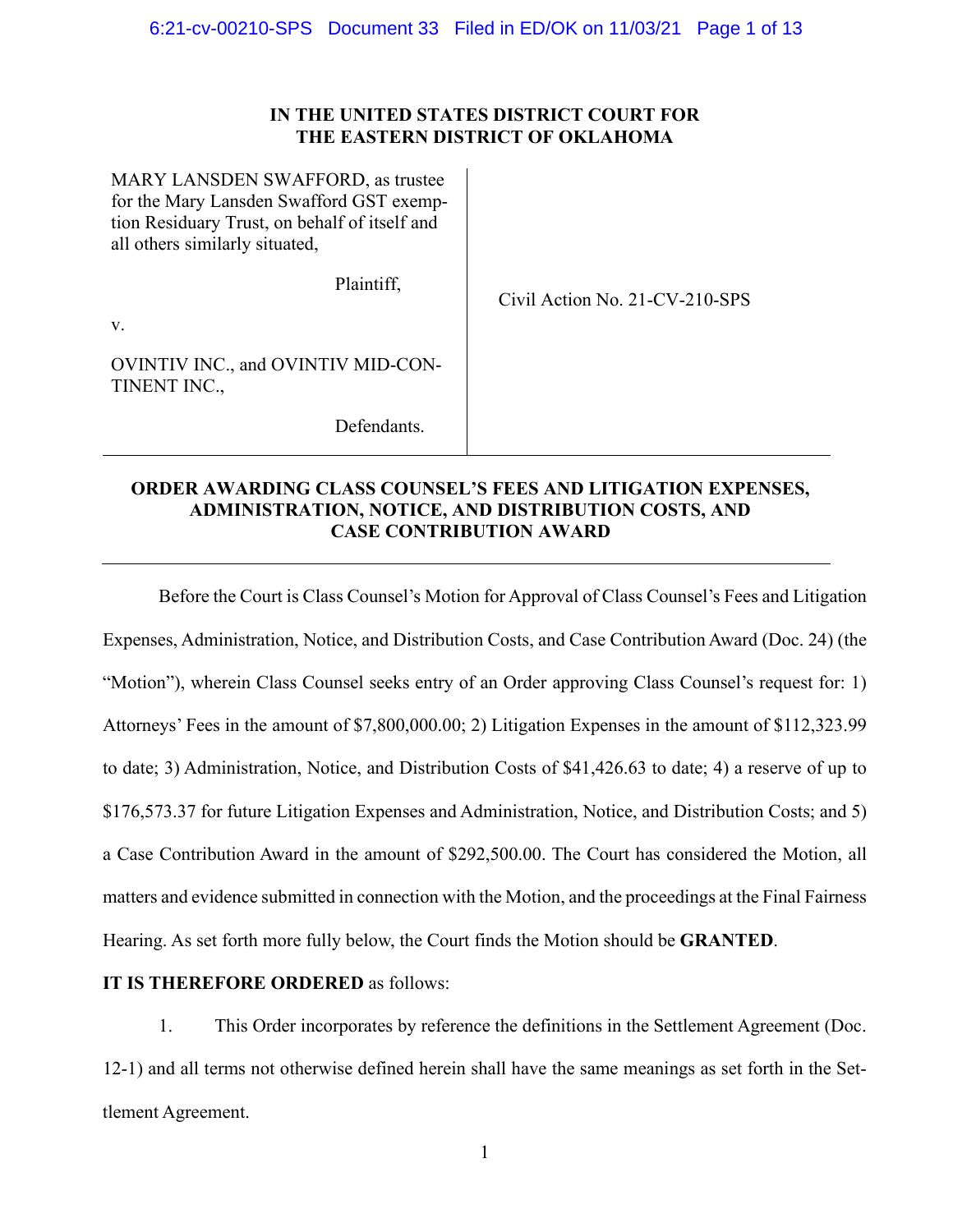## 6:21-cv-00210-SPS Document 33 Filed in ED/OK on 11/03/21 Page 2 of 13

2. The Court, for purposes of this Order, incorporates herein its findings of fact and conclusions of law from its Judgment granting final approval of the class action Settlement as if fully set forth.

3. The Court has jurisdiction to enter this Order and over the subject matter of the Litigation and all parties to the Litigation, including all Settlement Class Members.

4. The Notice stated that Class Counsel would seek fees up to \$7,800,000.00, to be paid from the cash value of the Settlement. Doc. 12-1 at 74. The Notice also stated that Class Counsel would seek reimbursement of Litigation Expenses and Administration, Notice, and Distribution Costs up to \$400,000. *Id.* The Notice further stated that Class Representative would seek a Case Contribution Award not to exceed \$292,500.00. Notice of the requests in the Motion was given to all Settlement Class Members who could be identified with reasonable effort. The form and method of notifying the Settlement Class of the requests is hereby determined to have been the best notice practicable under the circumstances, constitutes due and sufficient notice to all persons and entities entitled to receive such notice, and fully satisfies the requirements of Rule 23, the Federal Rules of Civil Procedure, and due process.

5. Class Counsel provided the Court with evidence in support of the requests. This evidence was submitted before the objection deadline, and none of the evidence was objected to or otherwise refuted by any Settlement Class Member.

6. Class Counsel is hereby awarded Attorneys' Fees of \$7,800,000.00, to be paid from the cash value of the Settlement. In making this award, the Court makes the following findings of fact and conclusions of law:

a. The Settlement has created a fund of \$19,500,000.00 in cash for payment to the Settlement Class. Settlement Class Members will benefit from the Settlement that occurred because of the substantial efforts of Class Representative and Class Counsel.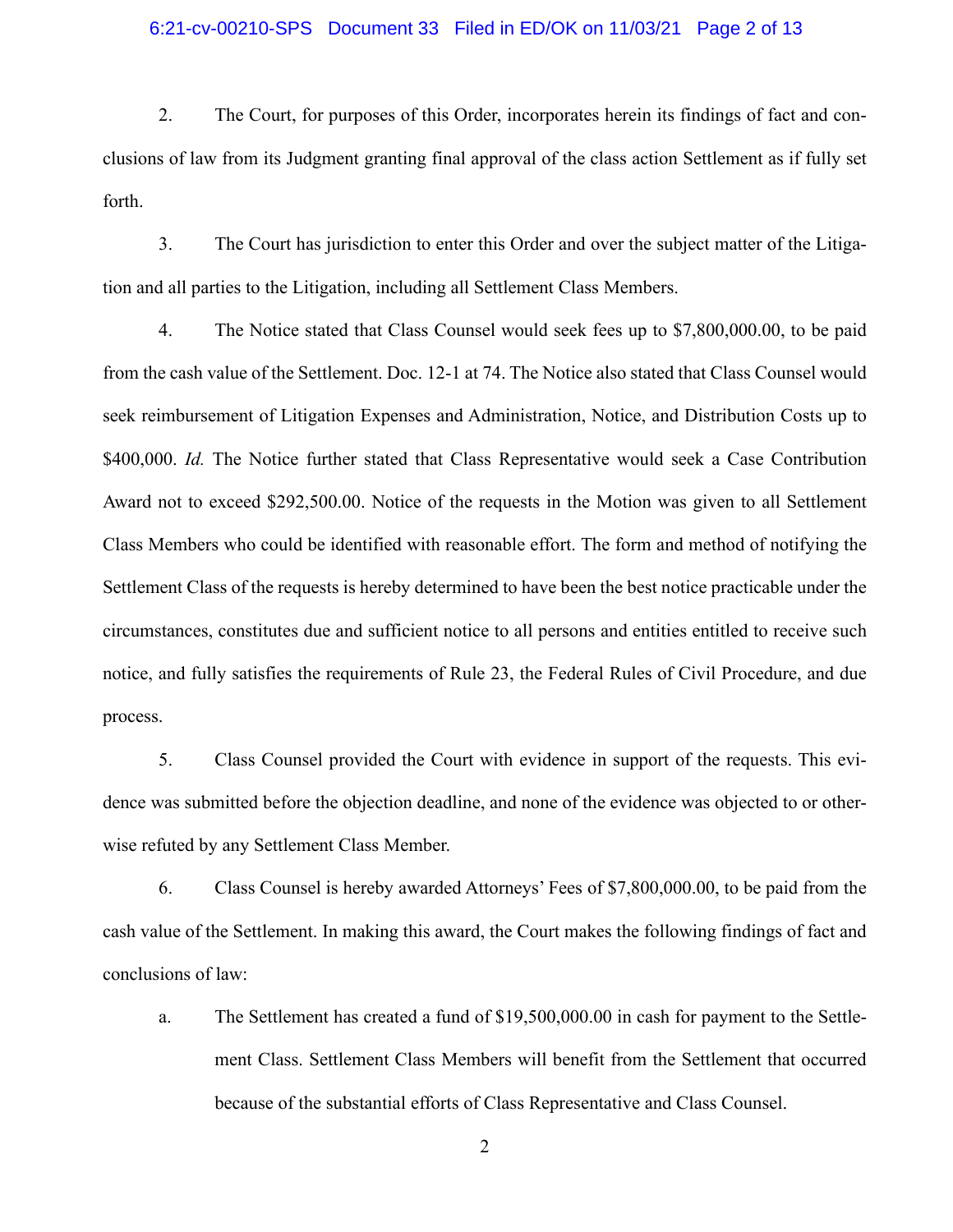- b. The Parties contractually agreed that the Settlement Agreement shall be governed solely by federal common law, including the right to and reasonableness of attorneys' fees and reimbursement of expenses.
- c. This choice of law provision should be and is hereby enforced. *See Boyd Rosene & Assocs., Inc. v. Kansas Mun. Gas Agency*, 174 F.3d 1115, 1121 (10th Cir. 1999) (citing *Restatement (Second) of Conflict of Laws* § 187, cmt. e (Am. Law Inst. 1988)); *see also Williams v. Shearson Lehman Bros.*, 1995 OK CIV APP 154, ¶ 17, 917 P.2d 998, 1002 (concluding that parties' contractual choice of law should be given effect because it does not violate Oklahoma's constitution or public policy); *Barnes Group, Inc. v. C & C Prods., Inc.*, 716 F.2d 1023, 1029, n.10 (4th Cir. 1983) ("Parties enjoy full autonomy to choose controlling law with regard to matters within their contractual capacity."). This Court has enforced similar language in prior class action settlements. *See, e.g., Reirdon v. Cimarex Energy Co.*, No. CIV-16-445-SPS (E.D. Okla. Jan. 29, 2020); *Chieftain Royalty Co. v. Marathon Oil Co.*, No. CIV-17-334-SPS (E.D. Okla. Mar. 8, 2019) (Doc. 120 at 4-5); *Reirdon v. Cimarex Energy Co.*, No. 16-cv-113-KEW (E.D. Okla. Dec. 18, 2018) (Doc. 105 at 4-5); *Chieftain Royalty Co. v. XTO Energy Inc.*, No. CIV-11-29-KEW (E.D. Okla. Mar. 27, 2018) (Doc. 231 at 5); *Reirdon v. XTO Energy Inc.*, No. 16-cv-00087- KEW (E.D. Okla. Jan. 29, 2018) (Doc. 124 at 4-5); *Chieftain v. Marathon*, CIV-17-334- SPS (E.D. Okla. March 8, 2019) (Doc. 120).
- d. Federal Rule of Civil Procedure 23(h) states "the court may award reasonable attorney's fees and nontaxable costs that are authorized by law or by the parties' agreement." An award of attorneys' fees is a matter uniquely within the discretion of the trial judge, who has firsthand knowledge of the efforts of counsel and the services provided. *Brown v.*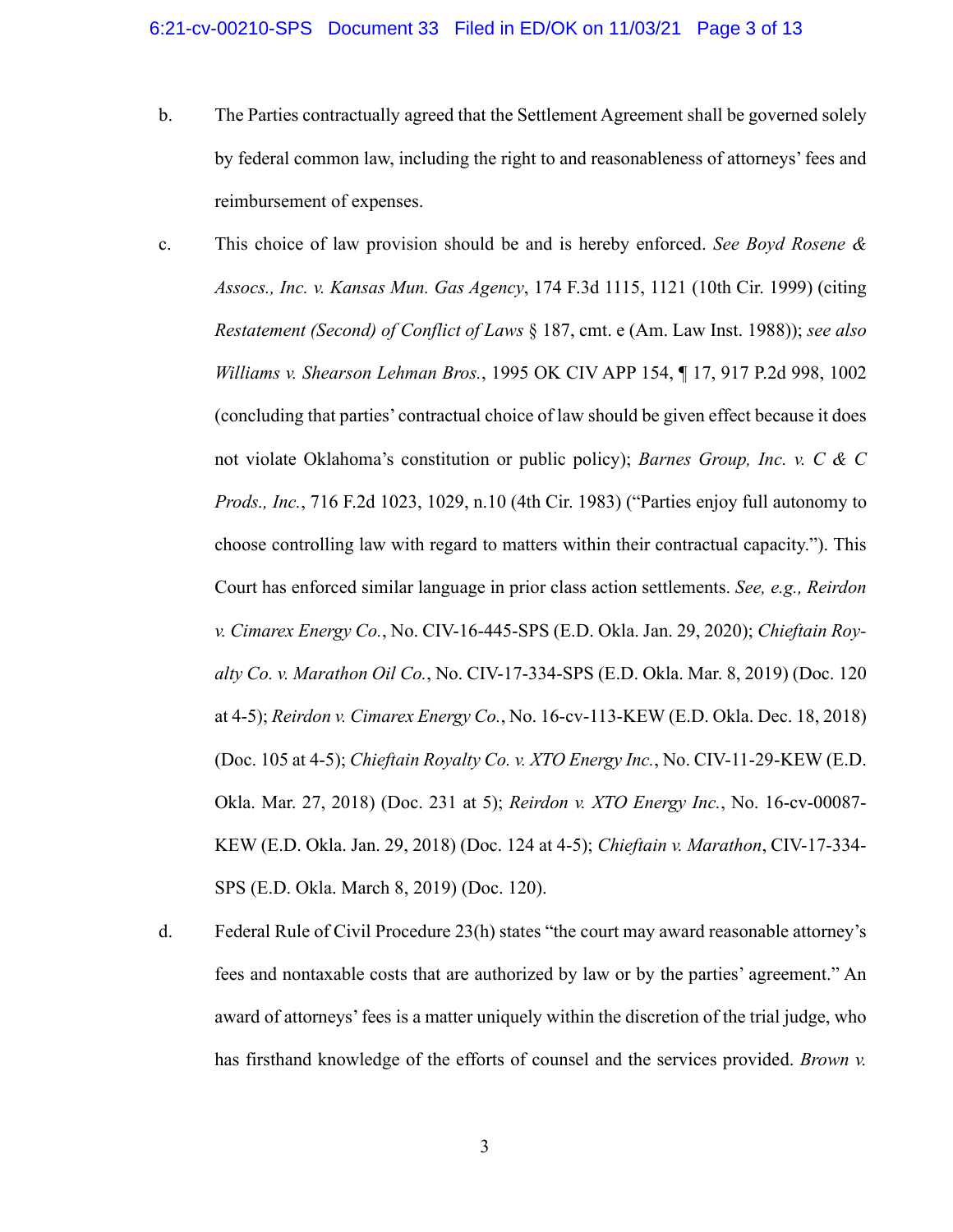*Phillips Petroleum Co.*, 838 F.2d 453 (10th Cir. 1988). Such an award will only be reversed for abuse of discretion. *Id.* Here, the requested fees are specifically authorized by law, federal common law, which is specifically authorized by an express agreement of the parties. *See* Doc. 12-1 at 40, ¶ 11.8. Under the Parties' chosen law (federal common law), district courts have discretion to apply either the percentage of the fund method or the lodestar method—but, in the Tenth Circuit, the percentage of the fund method is clearly preferred. *Brown*, 838 F.2d at 454. Further, in the Tenth Circuit, in a percentage of the fund recovery case such as this, where federal common law is used to determine the reasonableness of the attorneys' fee under Rule 23(h), neither a lodestar nor a lodestar cross check is required. *Id.*

- e. This Court has acknowledged the Tenth Circuit's preference for the percentage method and rejected application of a lodestar analysis or lodestar cross check. *See, e.g., Chieftain Royalty Co. v. Marathon Oil Co.*, No. CIV-17-334-SPS (E.D. Okla. Mar. 8, 2019) (Doc. 120 at 21-24); *Reirdon v. Cimarex Energy Co.*, No. 16-cv-113-KEW (E.D. Okla. Dec. 18, 2018) (Doc. 105); *Chieftain Royalty Co. v. XTO Energy Inc.*, No. CIV-11-29-KEW (E.D. Okla. Mar. 27, 2018) (Doc. 231); *Reirdon v. XTO Energy Inc.*, No. 16-cv-00087- KEW (E.D. Okla. Jan. 29, 2018) (Doc. 124); *Cecil v. BP America Production Co.*, No. 16-cv-00410-KEW (E.D. Okla. Nov. 19, 2018) (Doc. 260).
- f. The percentage methodology calculates the fee as a reasonable percentage of the value obtained for the benefit of the class. *See Brown*, 838 F.2d at 454. When determining attorneys' fees under this method, the Tenth Circuit evaluates the reasonableness of the requested fee by analyzing the factors set forth in *Johnson v. Georgia Highway Express, Inc.*, 488 F.2d 714 (5th Cir. 1974). *See Brown*, 838 F.2d at 454-55. Not all of the factors apply in every case, and some deserve more weight than others depending on the facts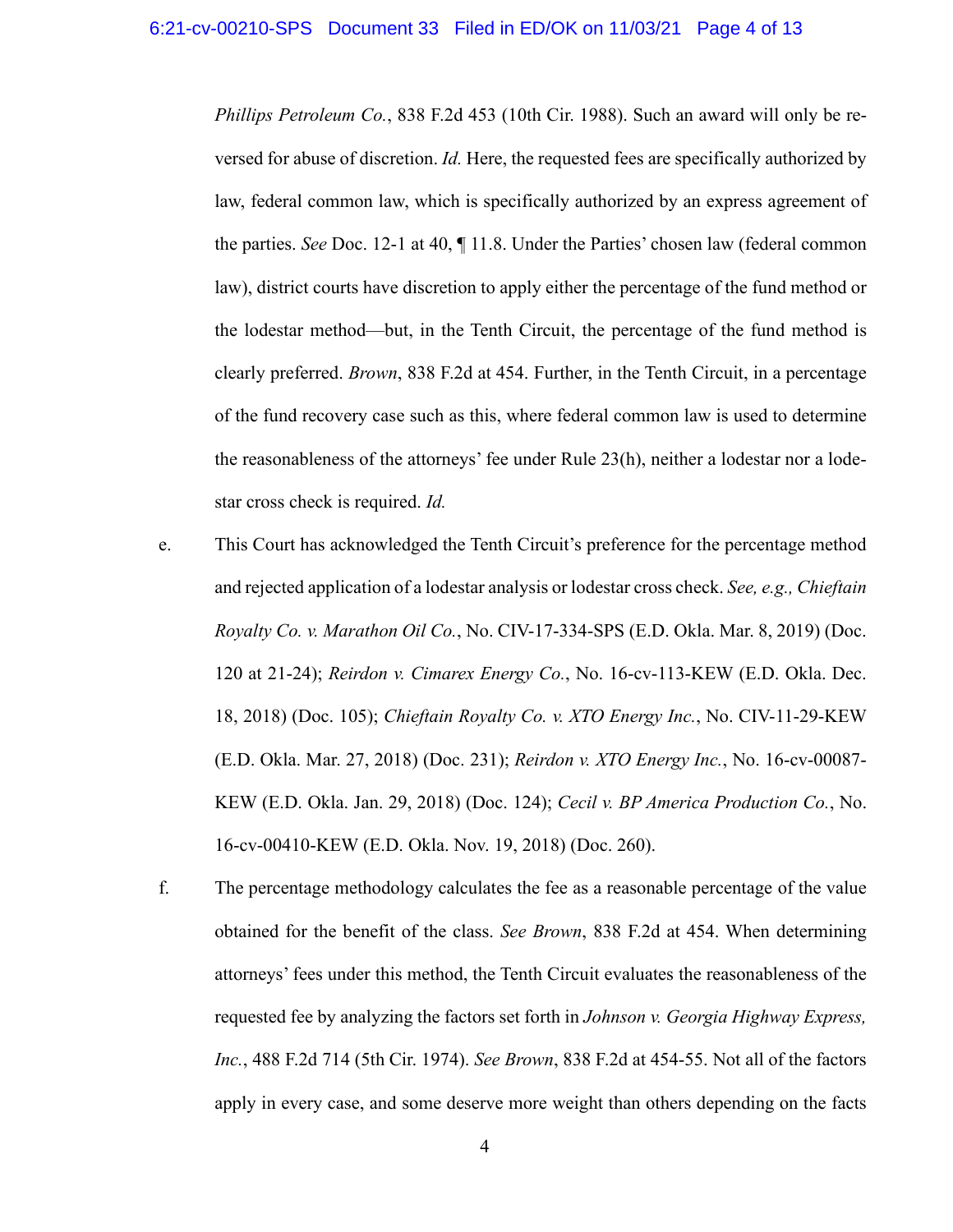## 6:21-cv-00210-SPS Document 33 Filed in ED/OK on 11/03/21 Page 5 of 13

at issue. *Id.* at 456. Based upon that analysis, the applicable law, and the evidence submitted to the Court, I have concluded that the requested fee of \$7,800,000.00 is reasonable.

- g. The twelve *Johnson* factors are: (1) the time and labor required, (2) the novelty and difficulty of the questions presented by the litigation, (3) the skill required to perform the legal services properly, (4) the preclusion of other employment by the attorneys due to acceptance of the case,  $(5)$  the customary fee,  $(6)$  whether the fee is fixed or contingent, (7) time limitations imposed by the client or the circumstances, (8) the amount in controversy and the results obtained, (9) the experience, reputation and ability of the attorneys, (10) the undesirability of the case, (11) the nature and length of the professional relationship with the client, and (12) awards in similar cases.
- h. I find that the eighth *Johnson* factor—the amount involved in the case and the results obtained—weighs heavily in support of the requested fee. *See Brown*, 838 F.2d at 456 (holding this factor may be given greater weight when "the recovery [is] highly contingent and that the efforts of counsel were instrumental in realizing recovery on behalf of the class."); Fed. R. Civ. P. 23(h), adv. comm. note (explaining for a "percentage" or contingency-based approach to class action fee awards, "results achieved is the basic starting point").
- i. Here, the evidence shows that, under the results obtained factor, the fee request is fair and reasonable under the circumstances. The Settlement represents a significant, concrete monetary benefit to the Settlement Class of \$19,500,000.00. Unlike cases in which absent class members' recovery is contingent upon their submission of information or some sort of complicated claims process, here, these benefits are guaranteed and automatically bestowed upon the Settlement Class as a result of the Settlement. Accordingly,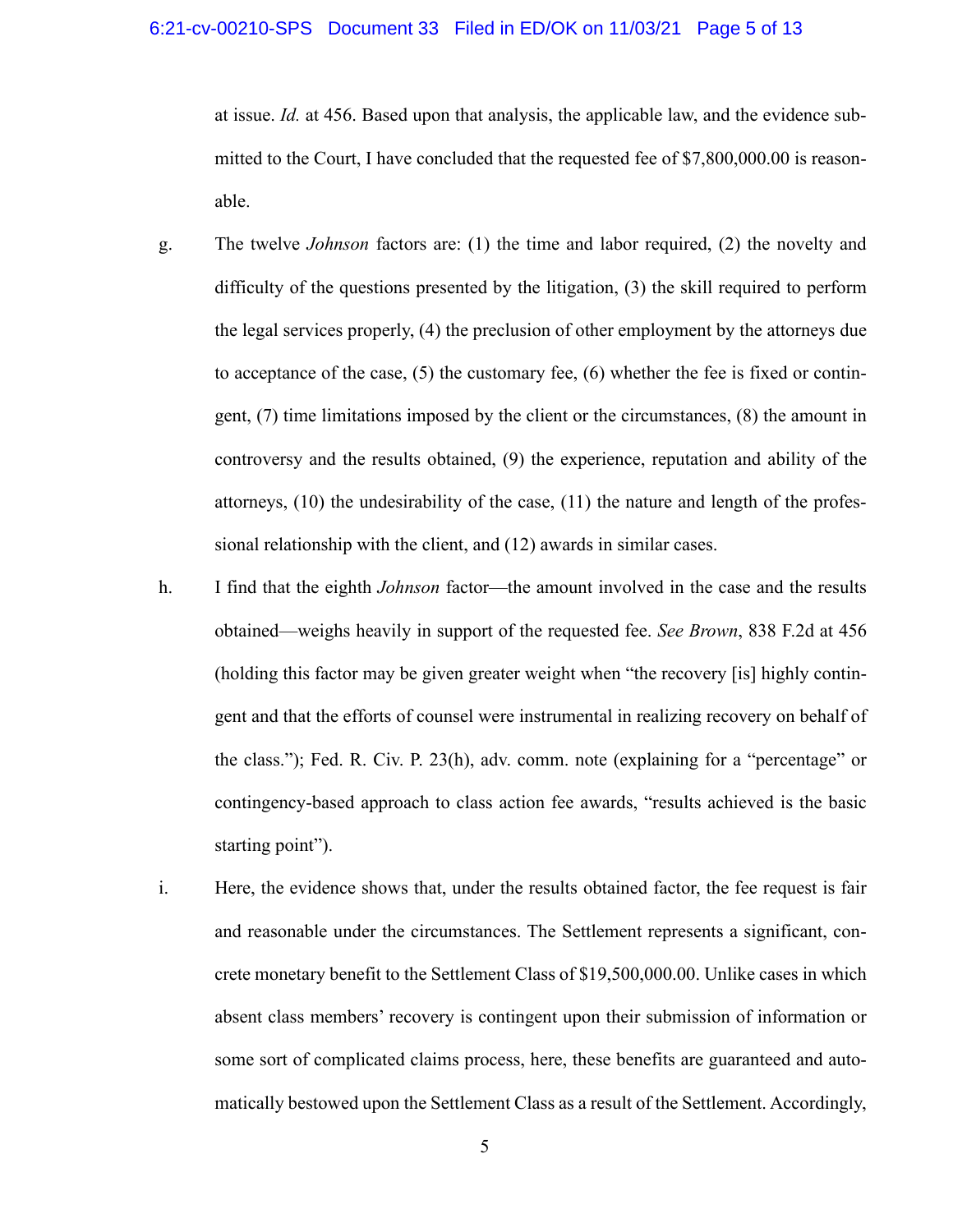## 6:21-cv-00210-SPS Document 33 Filed in ED/OK on 11/03/21 Page 6 of 13

the "results obtained" factor strongly supports a fee award of \$7,800,000.00 to be paid from the cash settlement of \$19,500,000.00.

- j. I find the other *Johnson* factors also support and weigh strongly in favor of the fee request. First, I find the evidence of the time and labor involved weighs in favor of the fee request. The time and labor Class Counsel have expended in the research, investigation, prosecution, and resolution of this Litigation is set forth in detail in the Joint Class Counsel Declaration (Doc. 23-4). In summary, this evidence proves that for over two years, Class Counsel investigated and analyzed the Settlement Class' claims and conducted discovery, reviewing documents and a large amount of electronically produced data, including well and lease data and revenue payment history for Oklahoma owners. Class Counsel also deposed several of Defendants' personnel on the issues in the case and filed a contested motion for class certification. Class Counsel spent significant time working with accounting experts in the prosecution and evaluation of the Settlement Class' claims and engaged in a lengthy and complex negotiation process to obtain this outstanding Settlement. The process necessary to achieve this Settlement required months of negotiations and extensive consultation with experts to evaluate and analyze damages.
- k. Second, I find that the evidence regarding the novelty and difficulty of the questions presented in this action weighs in favor of the fee request. Class actions are known to be complex and vigorously contested. The legal and factual issues litigated in this case involved complex and highly technical issues. The claims involved difficult and highly contested issues of Oklahoma oil and gas law that are currently being litigated in multiple forums. The successful prosecution and resolution of the Settlement Class' claims required Class Counsel to work with various experts to analyze complex data to support their legal theories and evaluate the amount of alleged damages. I find the fact that Class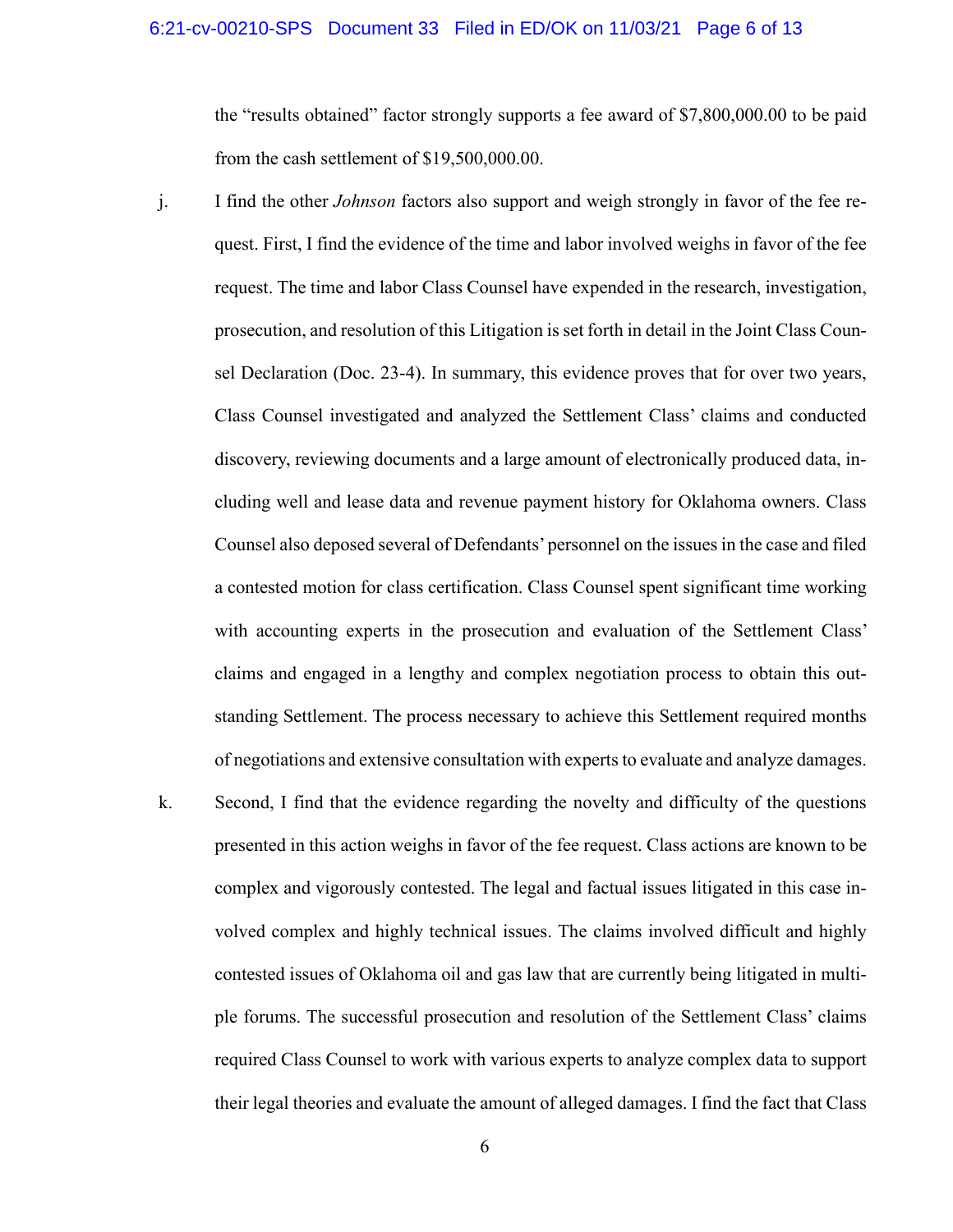#### 6:21-cv-00210-SPS Document 33 Filed in ED/OK on 11/03/21 Page 7 of 13

Counsel litigated such difficult issues against the vigorous opposition of highly skilled defense counsel and obtained a significant recovery for the Settlement Class further supports the fee request in this case. Moreover, Defendants asserted a number of significant defenses to the Settlement Class' claims that would have to be overcome if the Litigation continued to trial. Thus, the immediacy and certainty of this recovery, when considered against the very real risks of continuing to a difficult trial and possible appeal, weighs in favor of the fee request.

- l. I find that the third and ninth *Johnson* factors—the skill required to perform the legal services and the experience, reputation, and ability of the attorneys—supports the fee request. I find the Declarations and other undisputed evidence submitted prove that this Litigation called for Class Counsel's considerable skill and experience in oil and gas and complex class action litigation to bring it to such a successful conclusion, requiring investigation and mastery of complex facts, the ability to develop creative legal theories, and the skill to respond to a host of legal defenses. Courts in this district are familiar with the work of Class Counsel in other successful royalty class action cases, and I find that these attorneys possess the type of experience, reputation, and ability that supports the fee request.
- m. I find that the evidence regarding the fourth and seventh *Johnson* factors—the preclusion of other employment by Class Counsel and time limitations imposed by the client or circumstances—weighs in favor of the fee request (preclusion of employment) or are neutral (time limitations imposed by the client). The Declarations and other undisputed evidence prove that Class Counsel necessarily were hindered in their work on other cases due to their dedication of time and effort to the prosecution of this Litigation. This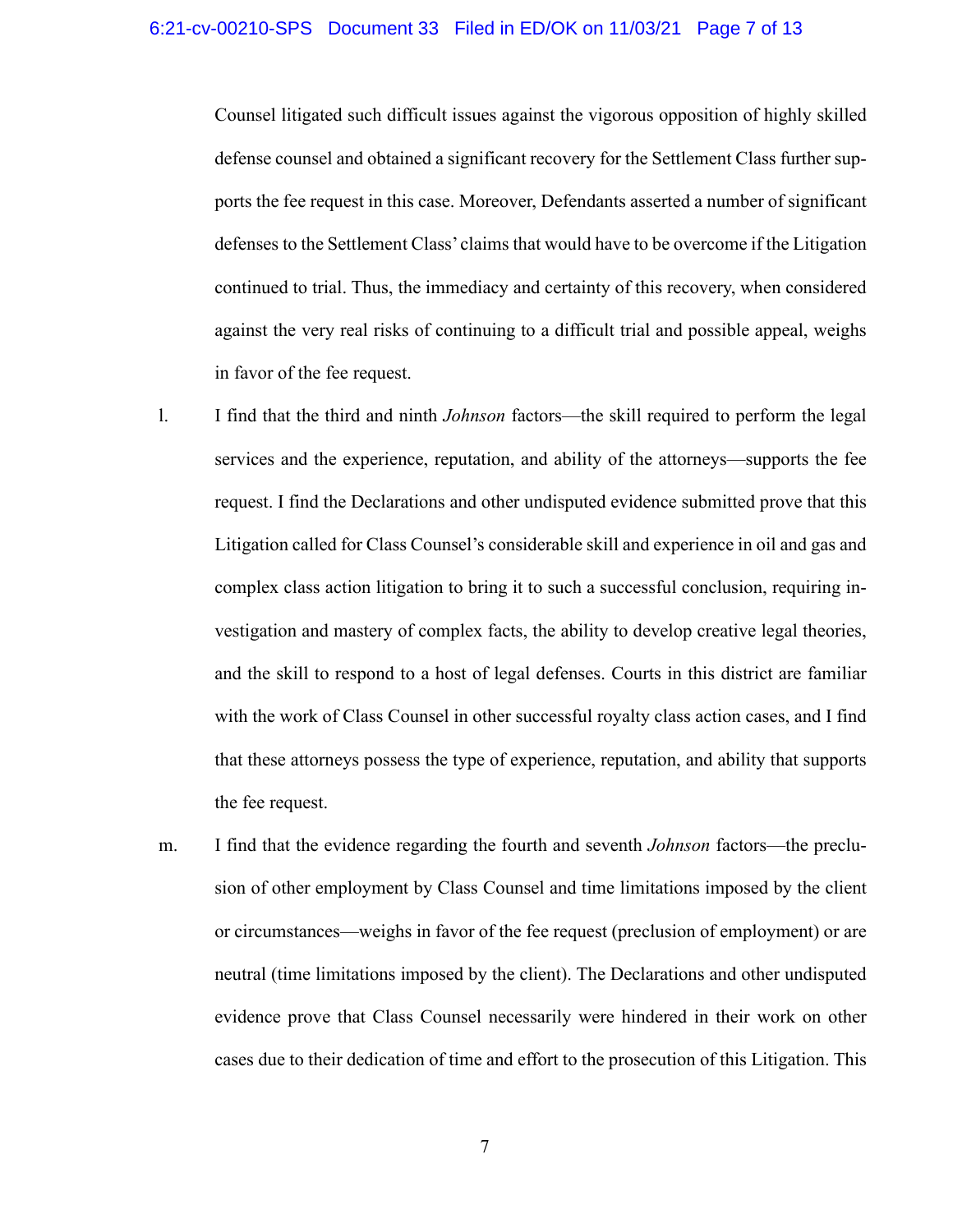#### 6:21-cv-00210-SPS Document 33 Filed in ED/OK on 11/03/21 Page 8 of 13

case was filed over two years ago and has required the devotion of significant time, energy, and resources from Class Counsel over that period.

- n. I find the evidence regarding the fifth *Johnson* factor—the customary fee and awards in similar cases—further weighs in favor of the fee request. Class Counsel and Class Representative negotiated and agreed to prosecute this case based on a contingent fee up to 40%. I find this fee is consistent with the market rate and is in the range of the "customary fee" in oil and gas class actions in Oklahoma state and federal courts.
- o. Federal courts in Oklahoma have approved comparable fee awards in similar cases. For example, this Court has approved a 40% fee in similar class action cases*. See, e.g., Chieftain Royalty Co. v. Marathon Oil Co.*, No. CIV-17-334-SPS (E.D. Okla. Mar. 8, 2019) (Doc. 120); *Reirdon v. Cimarex Energy Co.*, No. 16-cv-113-KEW (E.D. Okla. Dec. 18, 2018) (Doc. 105); *Chieftain Royalty Co. v. XTO Energy Inc.*, No. CIV-11-29- KEW (E.D. Okla. Mar. 27, 2018) (Doc. 231); *Reirdon v. XTO Energy Inc.*, No. 16-cv-00087-KEW (E.D. Okla. Jan. 29, 2018) (Doc. 124); *Reirdon v. Cimarex Energy Co.*, No. CIV-16-445-SPS (E.D. Okla. Jan. 29, 2020). Moreover, I find a 40% fee is consistent with the market rate for high quality legal services in class actions like this.
- p. I find the sixth *Johnson* factor—the contingent nature of the fee—also supports the fee request. Class Counsel undertook this Litigation on a purely contingent fee basis (with the amount of any fee being subject to Court approval), assuming a risk that the Litigation would yield no recovery and leave them uncompensated. Courts consistently recognize that the risk of receiving little or no recovery is a major factor in considering an award of attorneys' fees. Simply put, it would not have been economically prudent or feasible if Class Counsel were to pursue the case under any prospect that the Court would award a fee on the basis of normal hourly rates.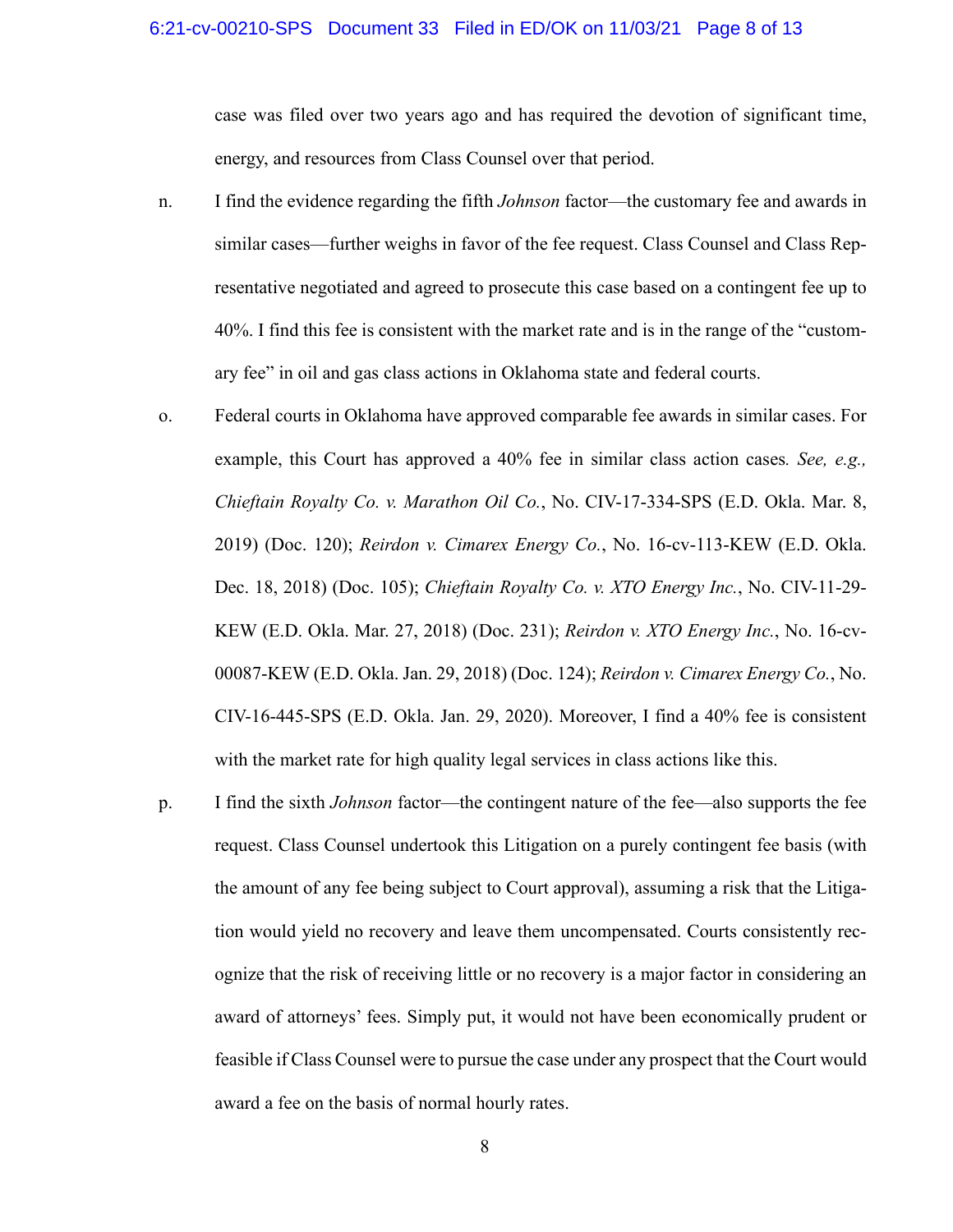- q. I find the evidence shows that the tenth *Johnson* factor—the undesirability of the case weighs in favor of the fee request. Compared to most civil litigation, this Litigation fits the "undesirable" test and no other firms or plaintiffs have asserted these claims against Defendants. Few law firms risk investing the time, trouble, and expenses necessary to prosecute this Litigation for over two years. Further, Defendants have proven themselves to be worthy adversaries. The investment by Class Counsel of their time, money, and effort, coupled with the attendant potential of no recovery and loss of all the time and expenses advanced by Class Counsel, rendered the case sufficiently undesirable so as to preclude most law firms from taking a case of this nature.
- r. I find the eleventh *Johnson* factor—the nature and length of the professional relationship with the client—also supports the fee request. Class Representative was actively involved in the Litigation throughout its course. Accordingly, I find this factor supports Class Counsel's fee request.
- s. In summary, upon consideration of the evidence, pleadings on file, arguments of the parties, and the applicable law, I find that the *Johnson* factors under federal common law weigh strongly in favor of the fee request and that the fee request is fair and reasonable and should be and is hereby approved.
- 7. With respect to the request for reimbursement of Litigation Expenses and Administration, Notice, and Distribution Costs, the Court awards: 1) Litigation Expenses in the amount of \$112,323.99 to date; 2) Administration, Notice, and Distribution Costs to date of \$41,426.63; and 3) a reserve of up to \$176,573.37 for future Litigation Expenses and Administration, Notice, and Distribution Costs, subject to Court approval upon motion of Class Representative. In making these awards, the Court makes the following findings of fact and conclusions of law:
	- a. The prior findings of fact and conclusions of law are incorporated herein by reference.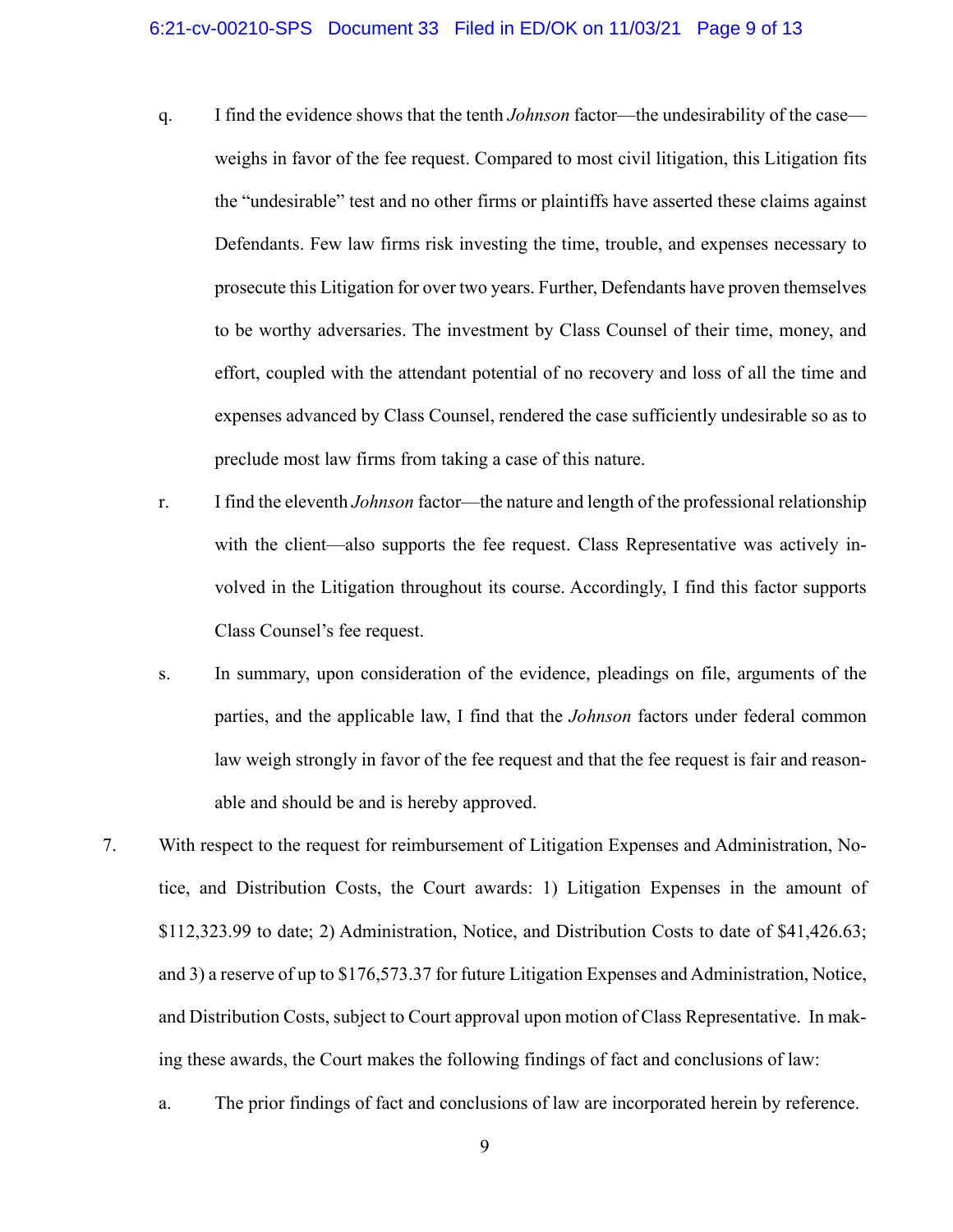- b. Class Counsel provided the Court with evidence in support of the requests for reimbursement of Litigation Expenses and Administration, Notice, and Distribution Costs. *See* Doc. 23-4. This evidence was submitted to the Court before the objection deadline, and none of the evidence was objected to or otherwise refuted by any Settlement Class Member.
- c. Applying federal common law, Rule 23(h) of the Federal Rules of Civil Procedure allows courts to reimburse counsel for "non-taxable costs that are authorized by law. Fed. R. Civ. P. 23(h). To this end, district courts have noted, "[a]s with attorneys' fees, an attorney who creates or preserves a common fund for the benefit of a class is entitled to receive reimbursement of all reasonable costs incurred . . . in addition to the attorney fee percentage." *Vaszlavik v. Storage Corp.*, No. 95-B-2525, 2000 WL 1268824, \*4 (D. Colo. Mar. 9, 2000).
- d. I find that the Litigation Expenses were reasonably and necessarily incurred by Class Counsel and are directly related to their prosecution and resolution of the Litigation.
- e. Therefore, Class Counsel is awarded Litigation Expenses in the amount of \$112,323.99 to date.
- f. Class Counsel's request for approval of Administration, Notice, and Distribution Costs associated with effectuating the Settlement were also reasonably and necessarily incurred and are directly related to the administration of the Settlement.
- g. Therefore, I also approve Administration, Notice, and Distribution Costs to date of \$41,426.63.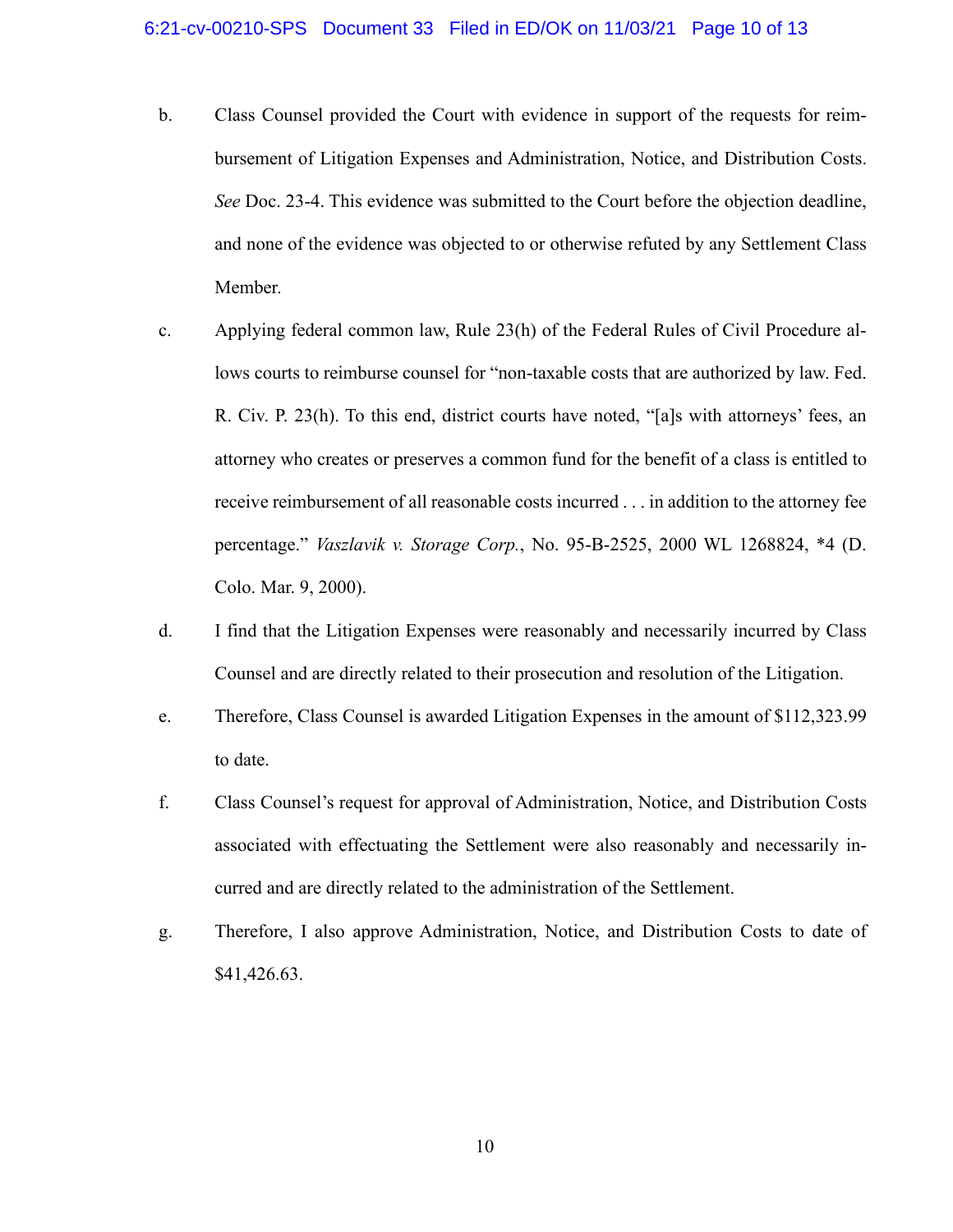## 6:21-cv-00210-SPS Document 33 Filed in ED/OK on 11/03/21 Page 11 of 13

- h. Class Counsel has also provided evidence that they anticipate \$176,573.37 for future Litigation Expenses and Administration, Notice, and Distribution Costs. I further approve a reserve from the Gross Settlement Fund of \$176,573.37 for such future expenses, subject to approval by the Court upon motion of Class Representative.
- 8. With respect to the request for a Case Contribution Award, the Court awards Class Representative a Case Contribution Award in the amount of \$292,500.00. In making this award, the Court makes the following findings of fact and conclusions of law:
	- a. The prior findings of fact and conclusions of law are incorporated herein by reference.
	- b. Class Representative provided the Court with evidence in support of the request for a Case Contribution Award. This evidence was submitted to the Court before the objection deadline, and none of the evidence was objected to or otherwise refuted by any Settlement Class Member.
	- c. Federal courts regularly give incentive awards to compensate named plaintiffs. *See, e.g., UFCW Local 880-Retail Food v. Newmont Mining Corp.*, 352 Fed. Appx. 232 (10th Cir. 2009) ("Incentive awards [to class representatives] are justified when necessary to induce individuals to become named representatives...Moreover, a class representative may be entitled to an award for personal risk incurred or additional effort and expertise provided for the benefit of the class."); *Chieftain Royalty Co. v. Laredo Petroleum, Inc.,*  No. 12-cv-1319-D, 2015 WL 2254606, at \*4-5 (W.D. Okla. May 13, 2015) ("Case contribution awards are meant to compensate class representatives for their work on behalf of the class, which has benefited from their representation.").
	- d. The services for which incentive awards are given typically include "monitoring class counsel, being deposed by opposing counsel, keeping informed of the progress of the litigation, and serving as a client for purposes of approving any proposed settlement with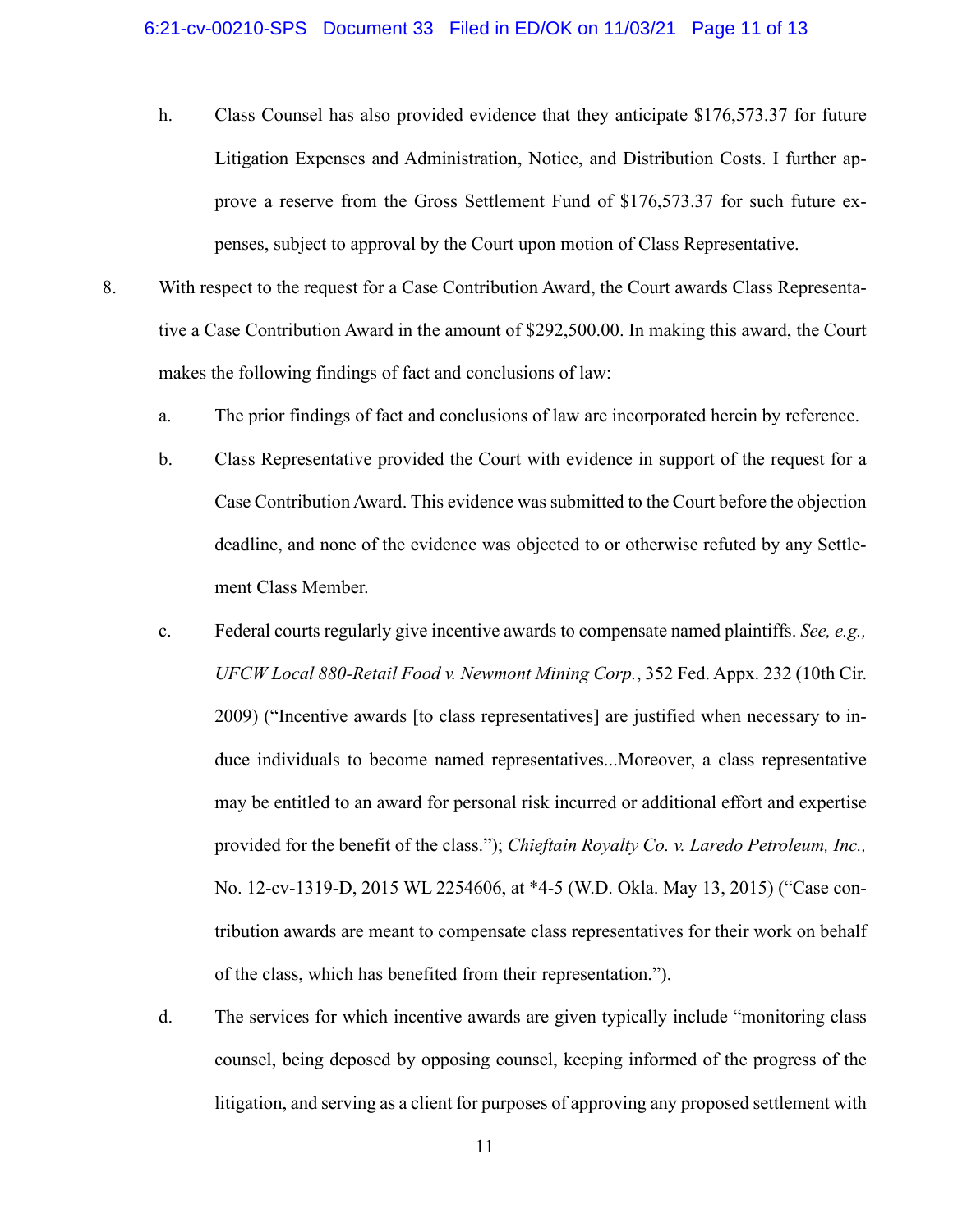## 6:21-cv-00210-SPS Document 33 Filed in ED/OK on 11/03/21 Page 12 of 13

the defendant." Newberg § 17:3. The award should be proportional to the contribution of the plaintiff. *Id.* § 17:18.

- e. Class Representative seeks an award of 1.5% of the cash settlement value (\$292,500.00) based on the demonstrated risk and burden as well as compensation for time and effort. The request for an award of 1.5% is consistent with, and in some cases lower than, awards entered in similar cases. *See, e.g., Harris v. Chevron U.S.A., Inc., et al.*, No. 19- CV-355-SPS (E.D. Okla. Feb. 27, 2020), Doc. 40 at 17 (The class representative's "request for an award of two percent is consistent with awards entered by Oklahoma state and federal courts, as well as federal courts across the country.").
	- a. Because Class Representative has dedicated time, attention, and resources to this Litigation and to the recovery on behalf of the Settlement Class from Defendants, I find Class Representative is entitled to a Case Contribution Award to reflect the important role played in representing the interests of the Settlement Class and in achieving the substantial result reflected in the Settlement. The Court finds Class Representative's request for an award of 1.5% of the cash value of the Settlement to be fair and reasonable and supported by the evidence. The Court therefore awards a Case Contribution Award in the amount of \$292,500.00 to Class Representative.
- 9. **Finality of this Order.** Any appeal or any challenge affecting this Order shall not disturb or affect the finality of the Judgment or the Settlement.
- 10. Exclusive jurisdiction is hereby retained over the parties and the Class Members for all matters relating to this Litigation, including the administration, interpretation, effectuation, or enforcement of the Settlement Agreement and this Order.
- 11. There is no reason for delay in the entry of this Order and immediate entry by the Clerk of the Court is expressly directed pursuant to Rule 54(b) of the Federal Rules of Civil Procedure.